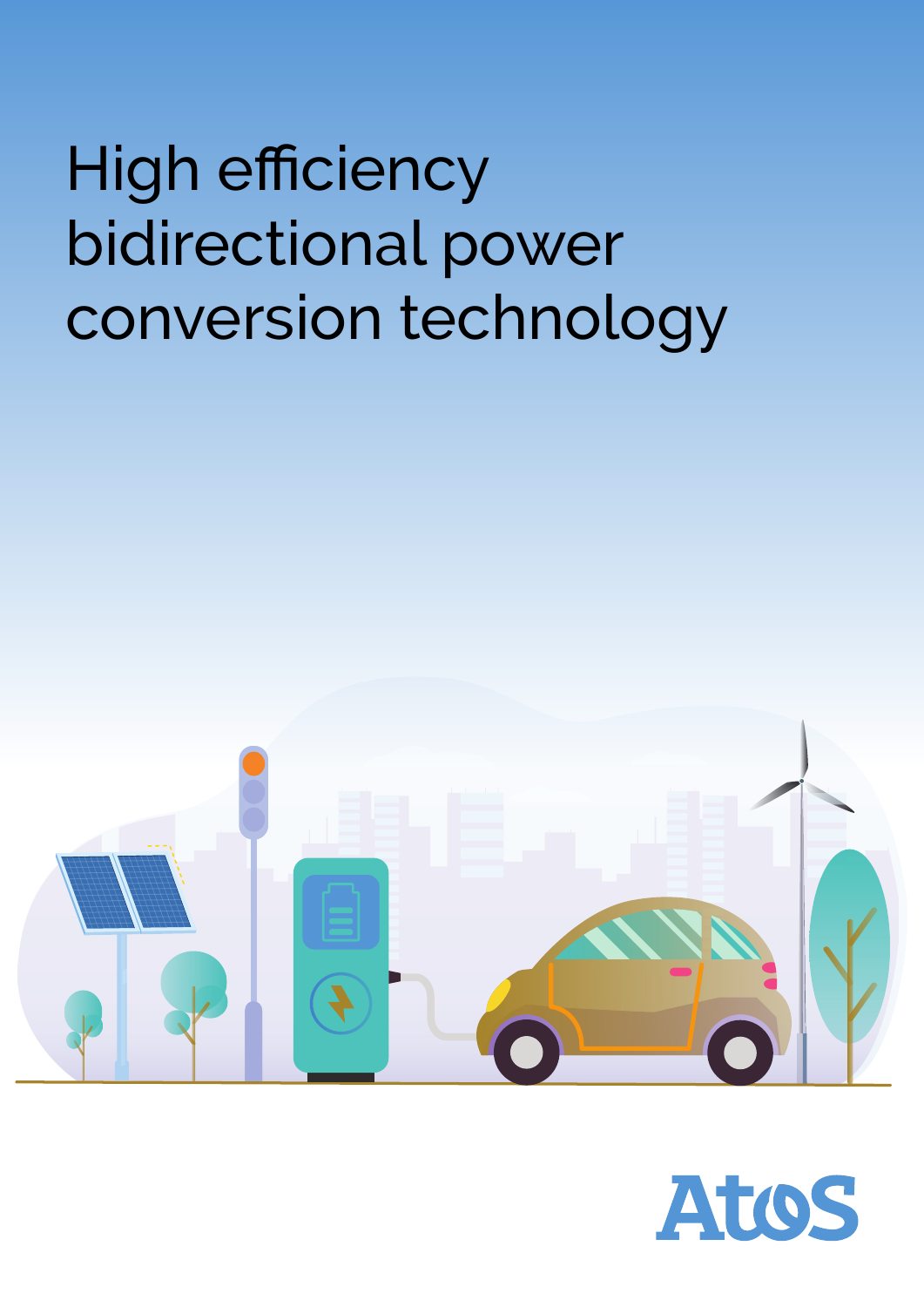## **Digital innovation for better power testing solutions**

With the shift towards battery electric and hybrid vehicles, cost and time-to-market are particularly critical for all companies in the automotive and e-mobility industry, while every component must be tested to optimise quality and reliability.

Atos delivers groundbreaking power conversion and testing technologies that fit the operational and accuracy needs of the e-mobility industry. To meet rapidly evolving and challenging development targets, Atos is using the latest technologies such as GaN and SiC MosFET for efficient power conversion topologies. This ensures very high switching frequencies and highspeed control loop reaction times. Extremely light and compact, the Atos testing solutions can include up to 20 kW and 16 independent channels inside a single 19" 2HU device, which can be reconfigured on the fly with a softwaredefined platform.



Operational efficiency on the factory floor is ensured with a digital architecture that protects against cyberattacks, scalability with series and parallel capabilities, and standard-compliant interfaces (communication, software and electric). And native energysaving features allow manufacturers to achieve their environmental targets



### **Space-grade technology for your automotive journey**



The space industry has a pioneering history of advanced power testing for ultraefficiency and endurance. Since 20 years, Atos provides high-efficiency testing solutions for spacecraft, including for mega constellations. Long experience in the space industry and advanced approaches to power testing are highly relevant for the automotive industry. Atos space-proven technology is highly adaptable to power testing in the automotive industry.

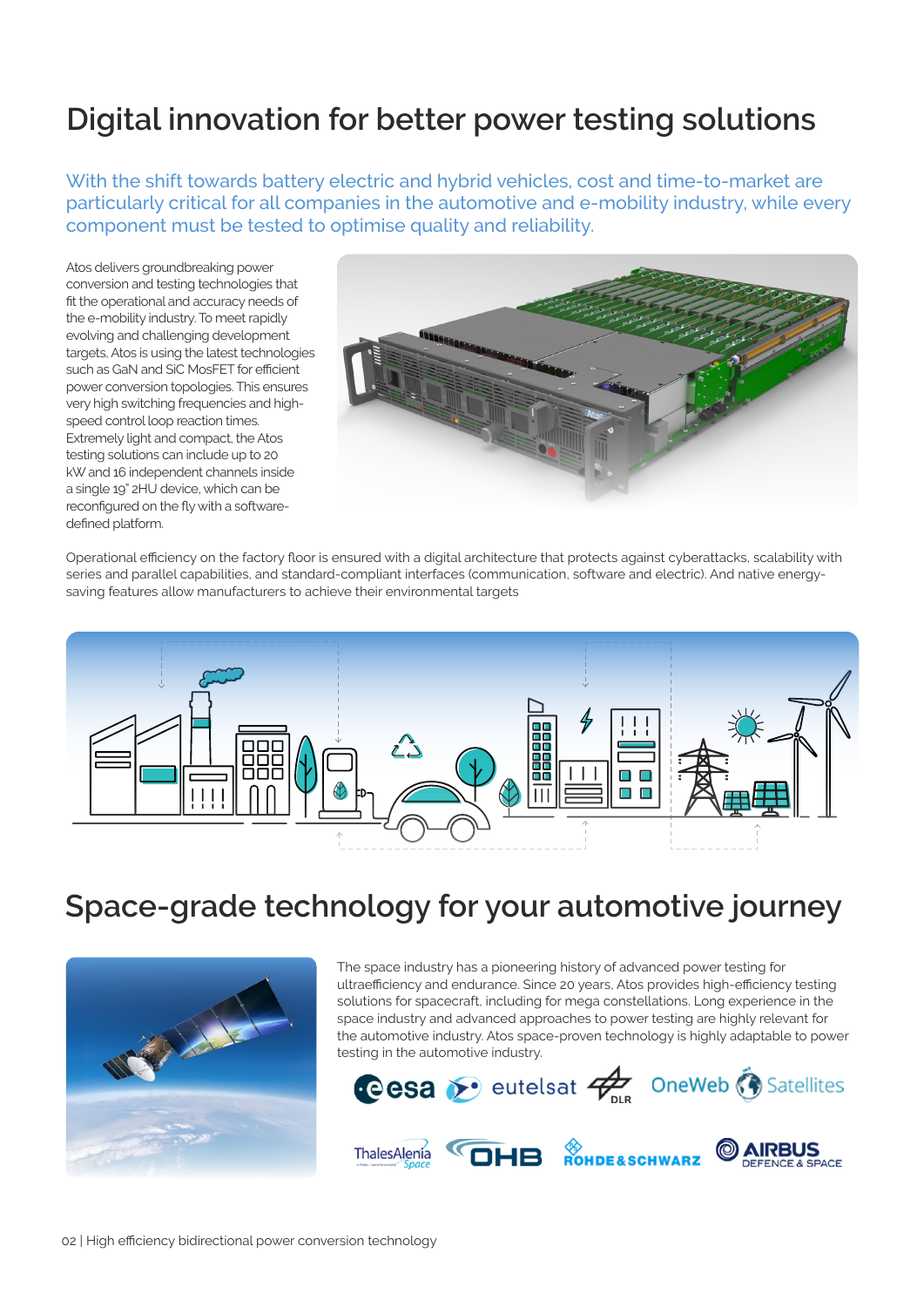## **4 key advantages**



#### **Digitalization**

Products adaptations that typically require hardware changes are now done via software, even remotely. This enables a broad range of applications with one platform.

- Easy adaptation to changing testing requirements
- New features are added instantaneously via software upgrades
- The equipment is always up-to-date with the latest software version



#### **Efficiency**

The efficiency of the technology contributes to the efficiency of the overall solution and thus contributes to decarbonization. High power efficiency results in energy saving due to low heat dissipation and thus in lower CO2 emissions. Digital technology solutions make Atos' softwaredefined power technology achieve up to 95% efficiency through:

- Bidirectional power supply with energy recuperation sent back to the grid (source and sink mode)
- Dynamic power factor correction
- Special magnetics with integrated coils for high efficiency
- Water cooling possibility



#### **High-speed transient response**

A quick response during testing enables faster throughput and future applications. Atos' innovative architecture allows for an incredible performance with high speed transient response, using multi-mega sample ADCs and tailored control methods, for highly responsive conditions such as battery testing with:

- SiC (silicon carbide FET)
- GaN (gallium nitride FET)
- Timing control resolution 1μs

## **Accuracy**

The level of precision required is not the same for all projects. Therefore, the precision of our technology is adaptable to your needs. We accommodate control scenarios with an accuracy of 0.05% on a full range scale.

- Constant voltage, constant current, constant power, constant resistance
- Specific U/I characteristics
- Fast change of control parameters



**0.05%**

**full range**

**95%**

**Efficiency**

| 100%             |
|------------------|
| software defined |